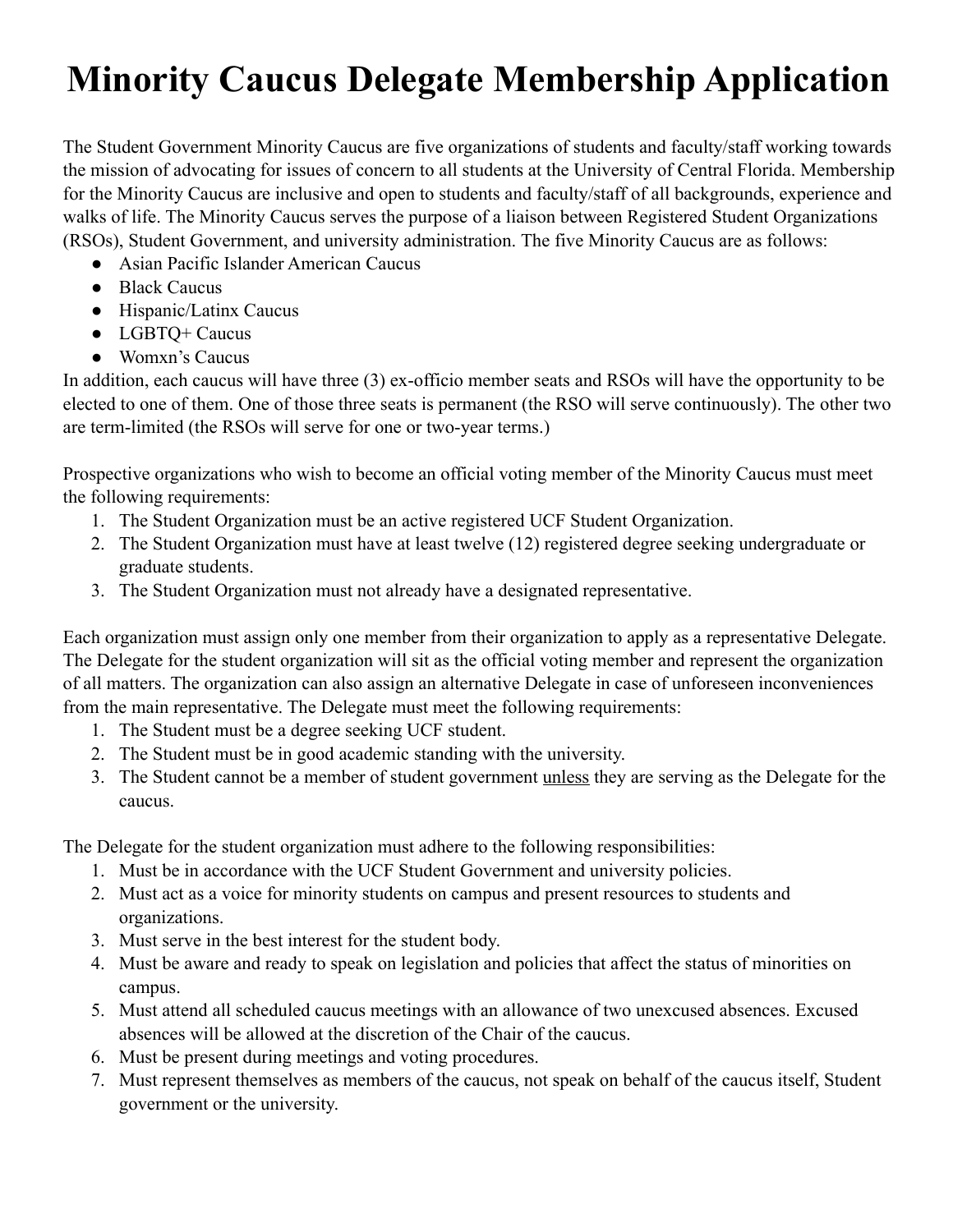## **Minority Caucus Delegate Membership Application**

| Name of Student:                                                                                                                                | UCF ID: $\qquad \qquad \qquad$ |  |
|-------------------------------------------------------------------------------------------------------------------------------------------------|--------------------------------|--|
|                                                                                                                                                 | Phone Number:                  |  |
| Are you applying for:                                                                                                                           |                                |  |
| Permanent term                                                                                                                                  | $\Box$ Temporary term          |  |
| Please attach your Student Organization's Constitution and a document of initiatives for the Minority<br>Caucus at the end of this application. |                                |  |

**In your own words, what do you believe is the purpose of the Student Government Minority Caucus?**

**What interests you in serving in the Student Government Minority Caucus?**